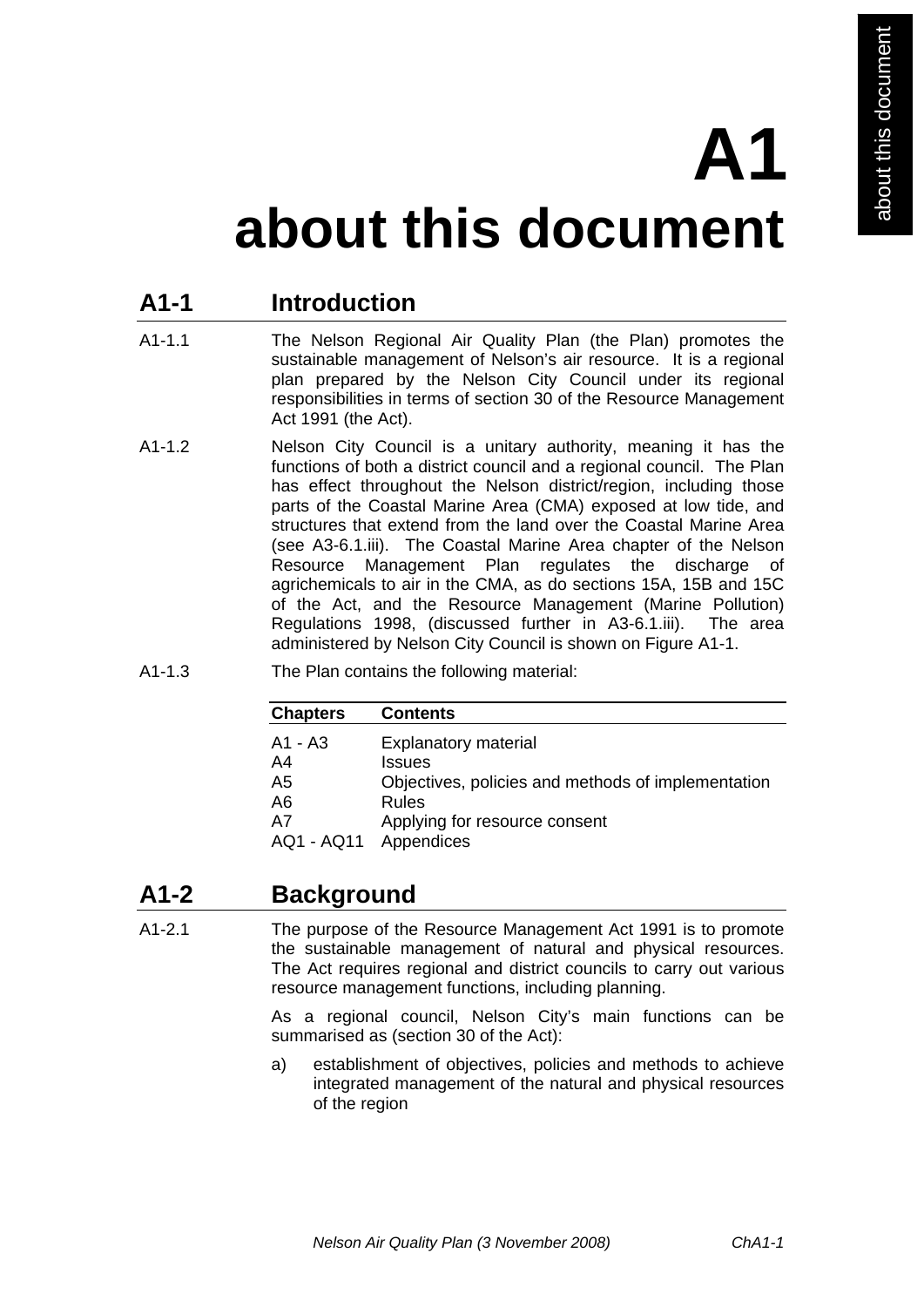

**Figure A1-1: Area under the responsibility of the Nelson City Council**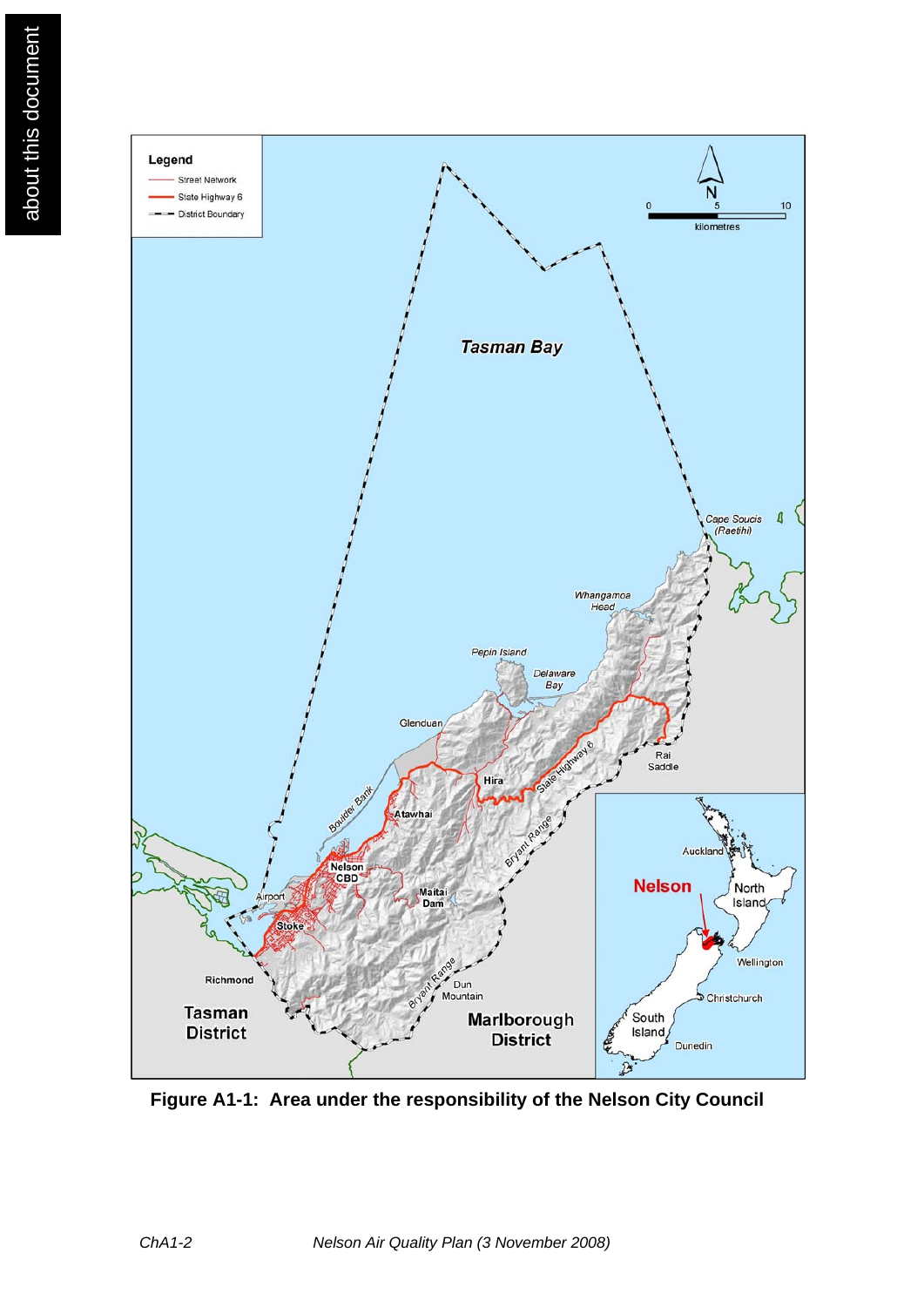- b) control of land use in regard to soil conservation, water quality, natural hazards and hazardous substances
- c) control of activities (except fishing) in the Coastal Marine Area
- d) control of taking, using, damming and diversion of water
- e) control of discharges of contaminants
- f) maintaining indigenous biodiversity.
- A1-2.2 The Council can carry out its functions through plans, and in other ways, such as enforcement of some provisions of the Act through the Courts. Other legislation, such as the Local Government Act, overlaps in some respects with the Resource Management Act and powers under other legislation may be used to attain resource management outcomes.
- A1-2.3 Please refer to the Nelson Regional Policy Statement for additional information about the Resource Management Act and Nelson City Council's responsibilities under it.

#### **A1-3 Other resource management documents**

- A1-3.1 The Council has in place an operative Regional Policy Statement, which is the overarching statement of resource management policy for the district.
- A1-3.2 A regional plan cannot be inconsistent with any national policy statement, including the New Zealand Coastal Policy Statement, any water conservation order, or the Regional Policy Statement. At the date of notification of this Plan, there were no national policy statements other than the New Zealand Coastal Policy Statement and there were no water conservation orders in force in the District.
- A1-3.3 The Council has also produced the Nelson Resource Management Plan (NRMP). This is a combined district and regional plan, which means that it deals with district and regional issues. The NRMP includes planning material on:
	- a) all district council functions
	- b) some regional council functions relating to the Coastal Marine Area, soil erosion and sedimentation, and freshwater.

 There are strong interrelationships between the Nelson Regional Air Quality Plan, and the NRMP, particularly with respect to where activities can be located. The NRMP is the predominant document with respect to the physical location, or zones, in which activities are allowed to establish (see A3-6.2).

 This Air Quality Plan does not deal with radiofrequency fields from cell phone towers and other 'radio' transmitters, or with extremely low frequency fields (ELF) from power transmission lines (or with the energy or low level discharge of heat arising from such activities). The 'National Guidelines for managing the effects of radiofrequency transmitters', by the Ministry for the Environment and Ministry of Health, advise that radiofrequency fields are not a 'contaminant' and therefore do not require consideration in regional plans and should be addressed in district plans only. The Nelson Resource Management Plan is the document that controls land use activities that may emit radiofrequency and ELF fields.